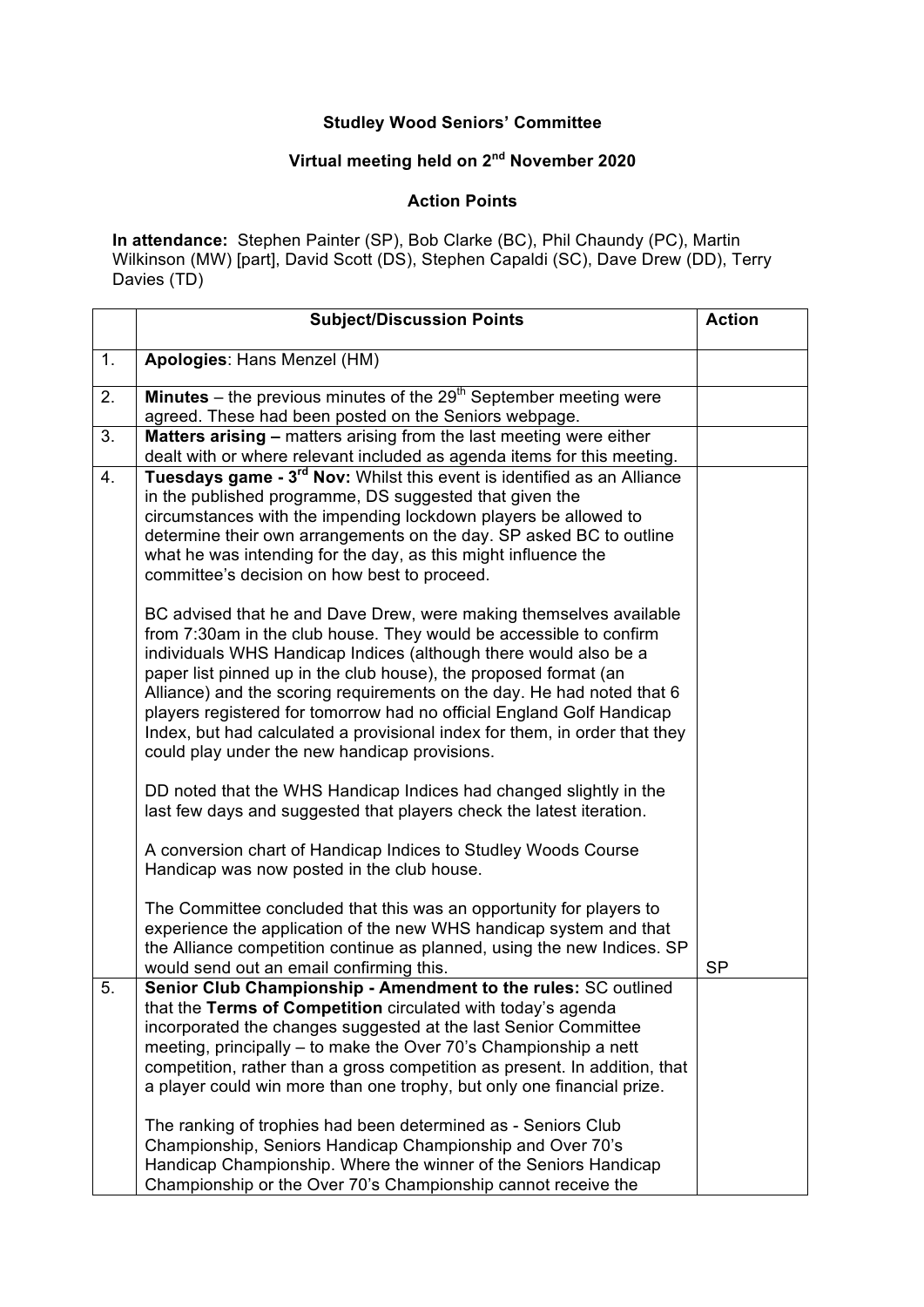|    | declared financial prize, the next eligible highest ranked player would<br>receive the financial prize instead.                                                                                                                                                                                                                                                                                                                                                                        |                        |
|----|----------------------------------------------------------------------------------------------------------------------------------------------------------------------------------------------------------------------------------------------------------------------------------------------------------------------------------------------------------------------------------------------------------------------------------------------------------------------------------------|------------------------|
|    | DS suggested that further clarity be provided regarding the financial<br>prize allocation and volunteered to provide a form of wording for the<br>Committees consideration. He also questioned whether the wording,<br>specifically regarding 'full handicap', aligned with the new WHS. SC<br>confirmed that the WHS standard handicap allowances would apply to                                                                                                                      |                        |
|    | this competition as it did to all others, therefore for a Strokeplay<br>competition a handicap allowance of 95% would apply.                                                                                                                                                                                                                                                                                                                                                           | <b>DS</b>              |
|    | Once the wording was agreed, the proposal would be put to the Men's<br>Committee for approval.                                                                                                                                                                                                                                                                                                                                                                                         | SP/SC                  |
| 6. | Future programme /Organisation: as the immediate future for golf<br>was uncertain, the organisation subcommittee (SP/SC/PC/TD) would be<br>reconvened at an appropriate time.                                                                                                                                                                                                                                                                                                          | $\overline{\text{SP}}$ |
| 7. | <b>Treasurers statement:</b>                                                                                                                                                                                                                                                                                                                                                                                                                                                           |                        |
|    | Winter League - MW advised that 43 players from the first round had<br>paid their entry fees and a further 7 players had also paid, in readiness<br>for the second round. It was seen that the 50 fell short of the 61 players<br>in the draw for $5th$ November (but which would now not take place). Only<br>one player had made it known that they wished to play on the 5th, but<br>outwith the Winter League. MW would check the situation regarding the<br>remaining 10 players. | <b>MW</b>              |
|    | The prize schedule for the Winter League needed to be agreed, with<br>10% of entry fees being retained in the Senior's Funds.                                                                                                                                                                                                                                                                                                                                                          | SP/MW                  |
|    | <b>Charity day</b> – MW confirmed that all auction payments had been paid.<br>In addition, the money in the whiskey bottle had now been counted,<br>amounting to £115. Alongside the £3,004 raised via entry fees,<br>donations and auction payments, this brought the total raised to -<br>£3119.                                                                                                                                                                                     |                        |
|    | SP sought the Committee's authorization to make the necessary<br>payments to Brain Tumour Research. This course of action was<br>approved and MW would process the payment.                                                                                                                                                                                                                                                                                                            | <b>MW</b>              |
|    | MW would update the Senior's financial statement and circulate to the<br>Committee.                                                                                                                                                                                                                                                                                                                                                                                                    | <b>MW</b>              |
|    | <b>Ladies v Seniors - MW advised that in consultation with the Ladies it</b><br>had been agreed to defer the Ladies & Seniors event postponed from<br>mid-October until next year, probably in the Spring. March has been<br>suggested but no specific date mentioned.                                                                                                                                                                                                                 | <b>MW</b>              |
| 8. | £1 for roll ups (£1 in a box): SP reminded the committee that it had<br>committed to reviewing whether to introduce a £1 entry fee for roll ups<br>(excluding the Silverware competitions where a £3 entry fee already<br>existed). If so, was this something that required the approval of the<br>senior's membership? In addition, when was the best time to do so<br>given the current circumstances?                                                                               |                        |
|    | It was agreed that this was a Committee decision, in that it would be the                                                                                                                                                                                                                                                                                                                                                                                                              |                        |